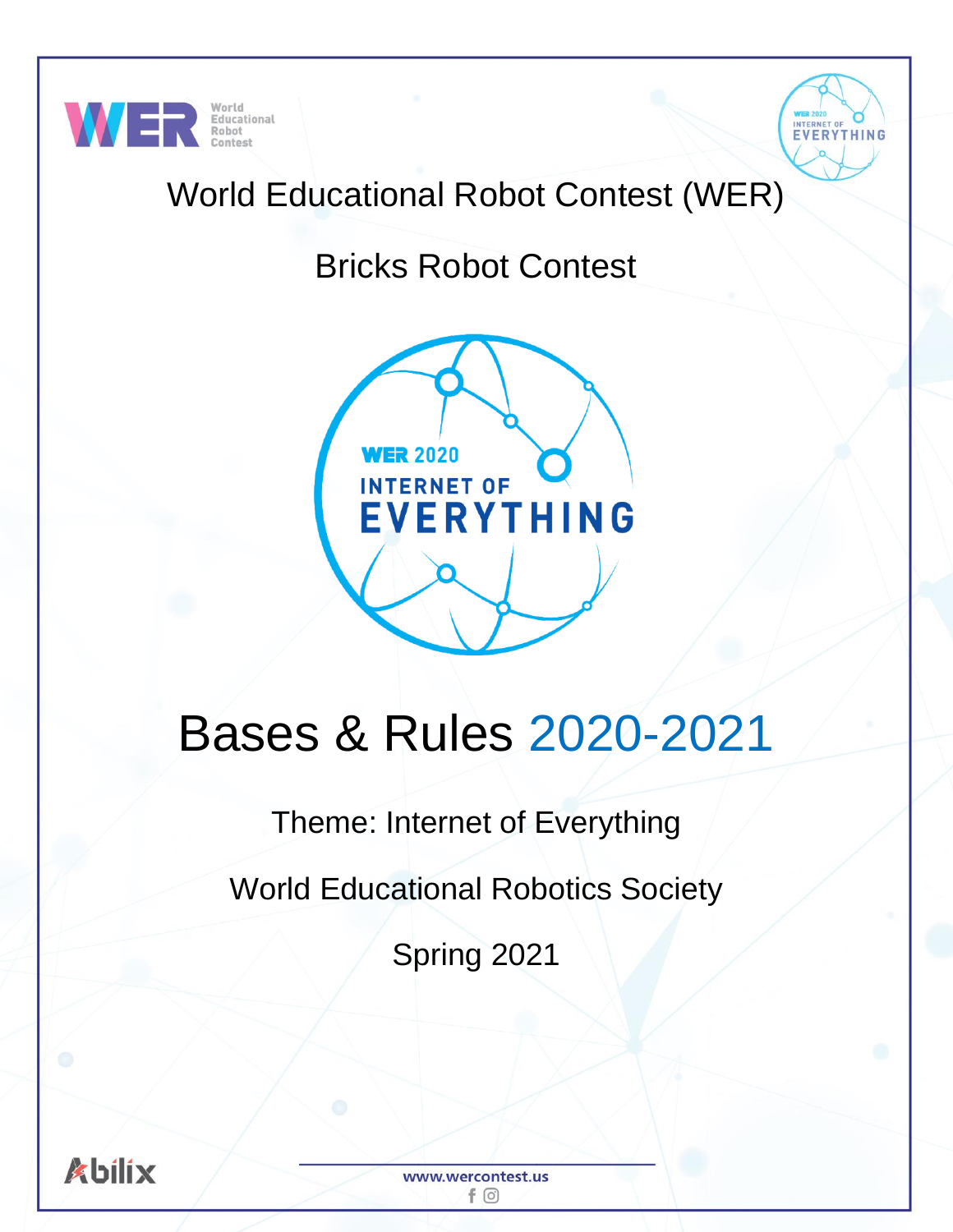



# **Table of Contents**

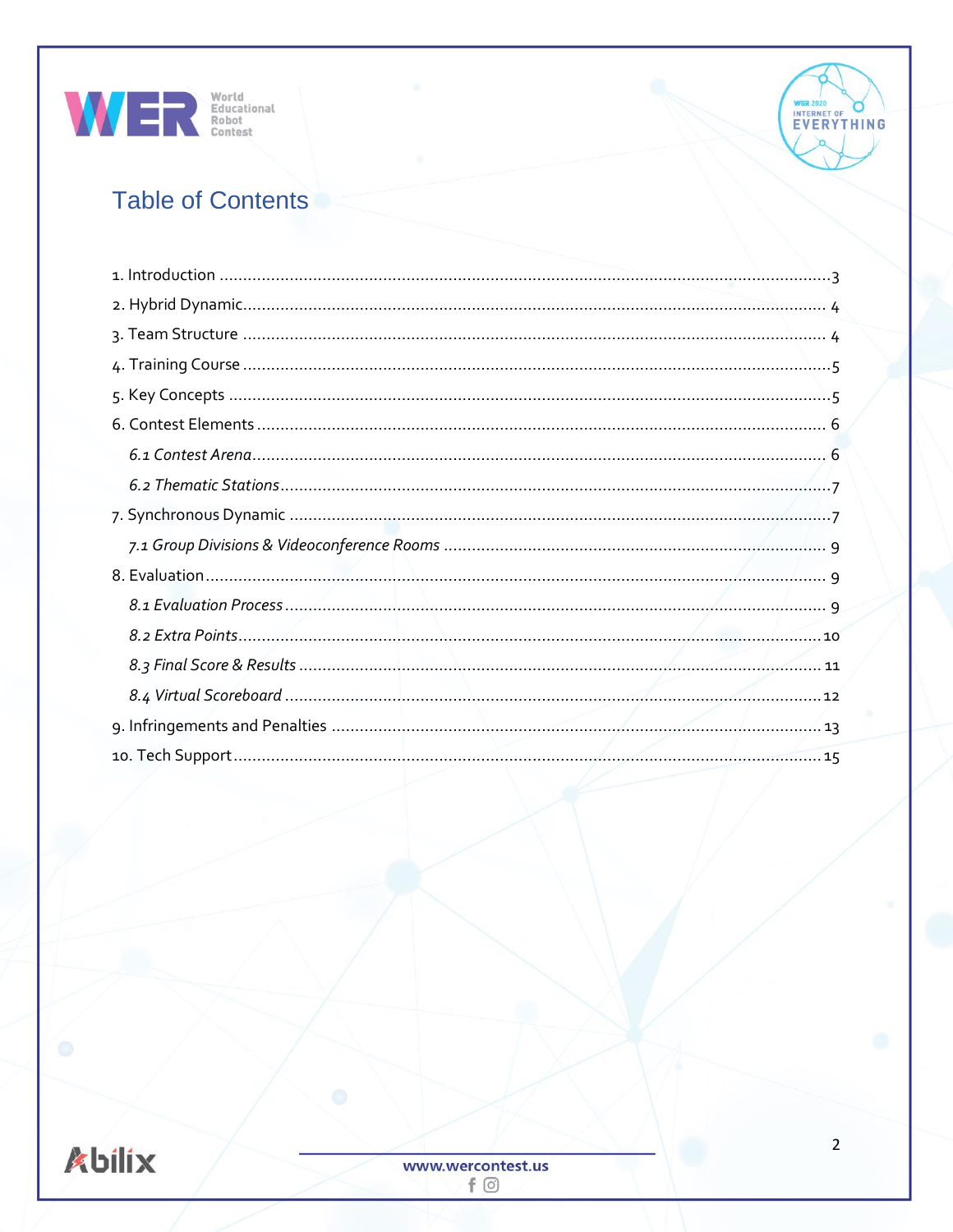

<span id="page-2-0"></span>

With the development of science and technology, the 5G era has arrived. 5G's ultra-strong bandwidth and extremely low latency have a strong impact and wide application scenarios. Scenes in sci-fi movies, like long-range control, autonomous driving, smart homes, and smart cities will gradually become reality. The wide application of 5G has put people's imagination into realization, making people's life and work more efficient and convenient.

In the future, a wide range of products will have microprocessors and will be connected through a 5G network. At that time, household appliances such as televisions and air conditioners may switch on or off easily by voice or even brainwaves. Home appliances are also likely to become "smarter." They can understand each family user's personality, hobbies and operating habits and can be automatically matched through intelligent recognition, becoming more human-oriented and intelligent.

Of course, the development of science and technology will not always be smooth sailing. In the era of the "Internet of Everything," we also have to face various issues such as personal privacy and information security. Figuring out how to solve these problems correctly and efficiently requires us to brainstorm and work together.

In this contest, contestants should play the role of engineers, use new structures and new technologies through brainstorming to create their own robots to complete various tasks, and also actively consider the possible drawbacks of the future information age, and how to prevent them.



EVERYTHING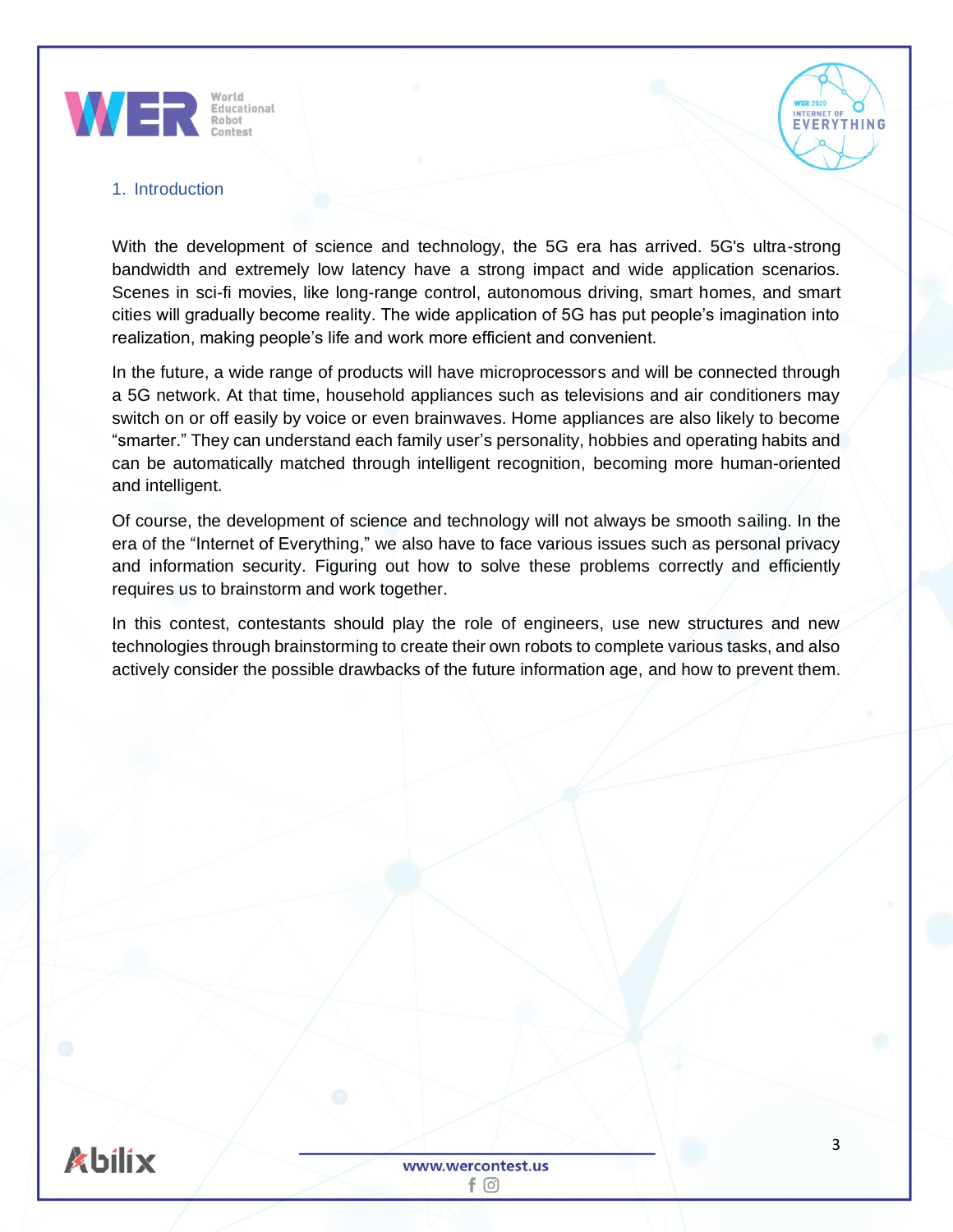



# <span id="page-3-0"></span>2. Hybrid Dynamic

Due to the sanitary contingency created by the COVID-19 pandemic, the WER Contest USA 2021 will be performed as follows:

- Remote training course: Students will have access to a remote training course ranging from 20-30 hours of self-directed learning to prepare for the tournament through the Makersteam Platform.
- Virtual preparation tournament: There will be an OPEN preparation tournament. The tournament will be remote to preserve the students' health.
- Physical tournament: There will be a physical tournament for each category depending on the availability and permissions established by health regulatory authorities. If the authorities deem it necessary to postpone the physical tournament, it will change to a virtual tournament following the dynamics established before.

# <span id="page-3-1"></span>3. Team Structure

The competition is divided into three categories:

- Elementary school  $(4<sup>th</sup> 6<sup>th</sup>$  grade)
- Middle school
- High school

Each team can be made up of three to four persons:

- 2 3 students / competitors
- 1 coach

Competitors from the same team may vary in their academic year, but they all must belong to the same category and be enrolled in the same educational institution the team is representing.

Competitors will be the ones that realize all the activities of the tournament. Coaches provide guidance only, keeping track of due dates, documentation necessary, and general logistics of the team. One coach can be part of multiple teams, but a student may only compete on one team.

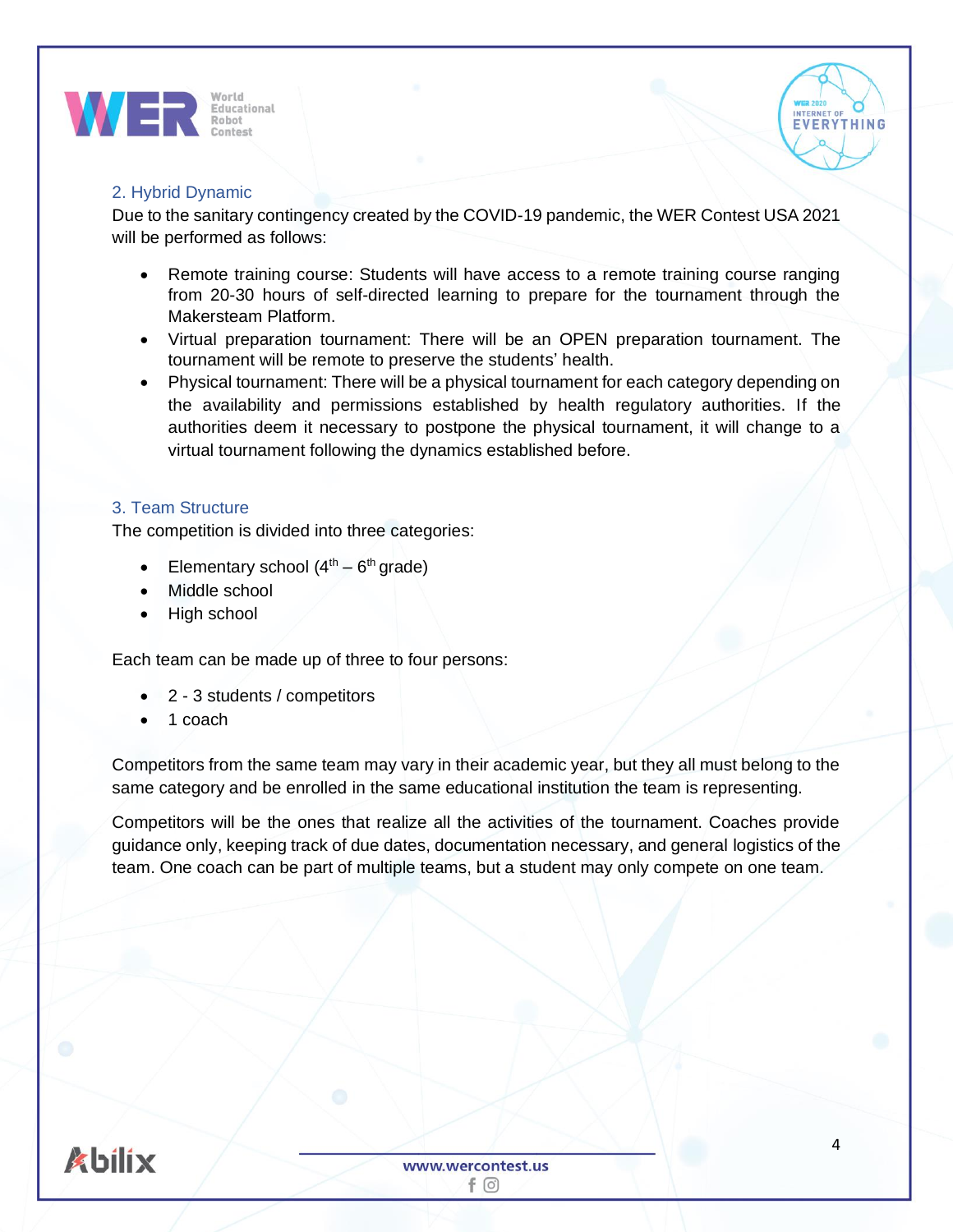



# <span id="page-4-0"></span>4. Training Course (USA customers)

After registering a team to the WER Contest, the school will get access to the virtual training course in the Makersteam Platform [\(https://wer.makersteam.us/login\)](https://wer.makersteam.us/login). Inside the course, both students and coaches will have access to information about the competition, such as:

- The theme of the contest and its importance
- How to use the Abilix Krypton kit and its mobile app
- Practice drills and tasks
- Sanitization protocols to follow
- Task kit SK201-T2020: "Internet of Everything"
- Multiple intelligences test
- Special exercises for each team member role

It is not a requirement to complete the training course in order to participate in the preparation tournament or the physical tournament. Nevertheless, it is a valuable resource that will help the teams develop the necessary skills to compete.

## <span id="page-4-1"></span>5. Key Concepts

- Virtual tournaments will be assisted by the Makersteam Platform.
- The Makersteam Platform will be the main communication channel from the organization committee to the teams. Any announcement will be directed though it.
- As will be further explained, every deliverable for the tournament will be submitted to the platform in order to be evaluated by the judges.
- The team's account will give them access to a virtual scoreboard, where they will be able to follow the performance of other teams, the deliverables submitted by them, their scores, etc.
- The WER USA Committee reserves the right to publish addendums, announcements, and any other file that may change the dynamics of the tournament as they see fit.

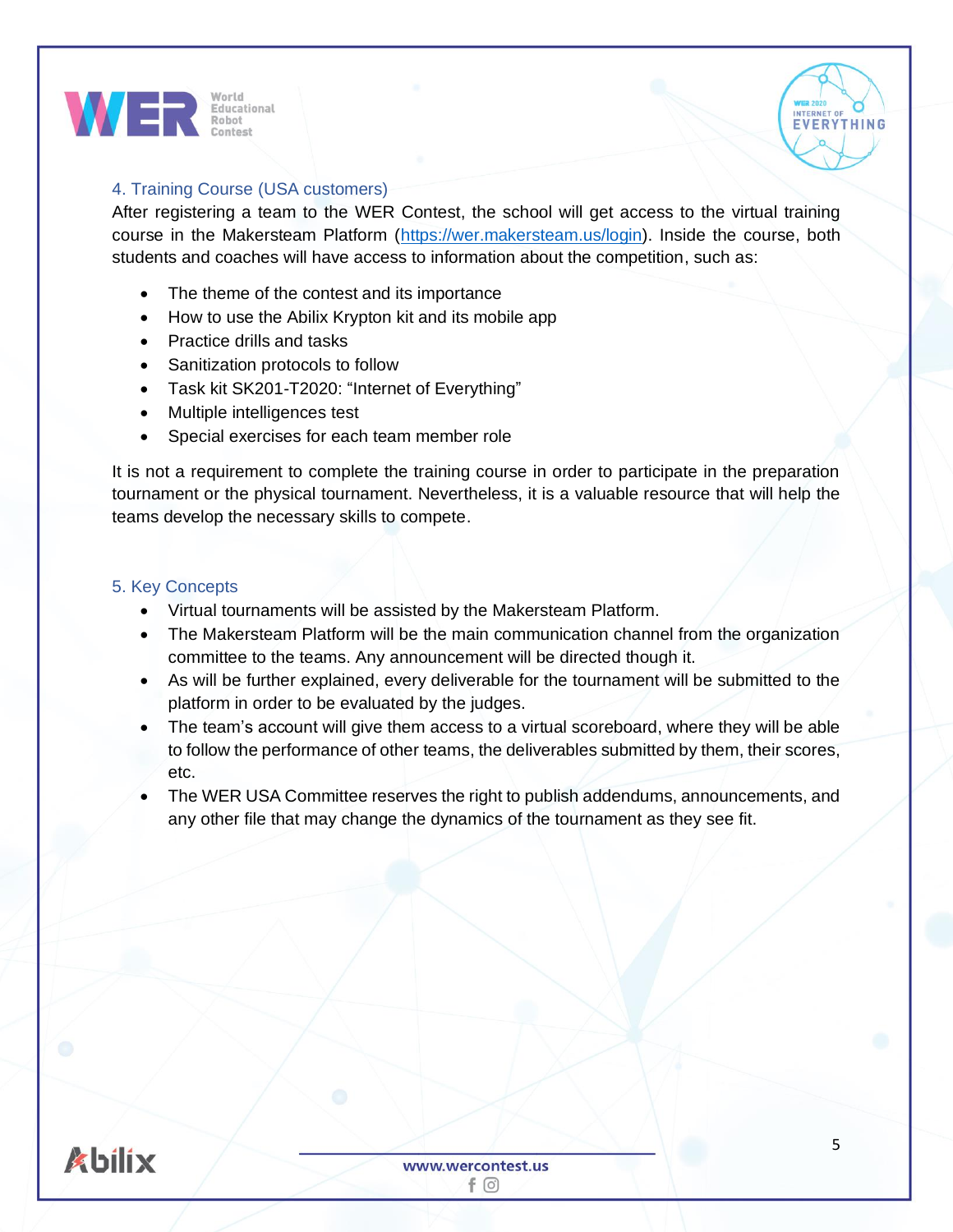



# <span id="page-5-0"></span>6. Contest Elements

The elements a team will need to participate in the WER USA Virtual Tournament "Internet of Everything" are the following:

- Abilix Krypton robotics kit. Depending on the category of the team, the kit may vary:
	- Elementary school: Krypton 3 + Robotics U or Krypton 4
	- Middle school: Krypton 5 or 6
	- High school: Krypton 7, Krypton 8
	- WER Contest Task building kit SK201-T2020, which includes:
		- Contest arena
		- Structural components to build thematic stations

# <span id="page-5-1"></span>*6.1 Contest Arena*

The contest arena is the space designed for the teams to solve the different tasks in the thematic stations placed by the tournament. The arena has 10 designated spots, which will be the possible locations for the thematic stations during the contest. It also has a base, where every robot will begin its run in order to travel through the arena to a thematic station.

- Contest arena: 86.6 x 47.2 in (220 x 120 cm)
- Base: 11.8 x 11.8 in (30 x 30 cm)
- Designated task locations: 10 (not all of them may be used on the contest day)
- The exact locations for the contest tasks will be announced on the day of the tournament



 $f$   $\odot$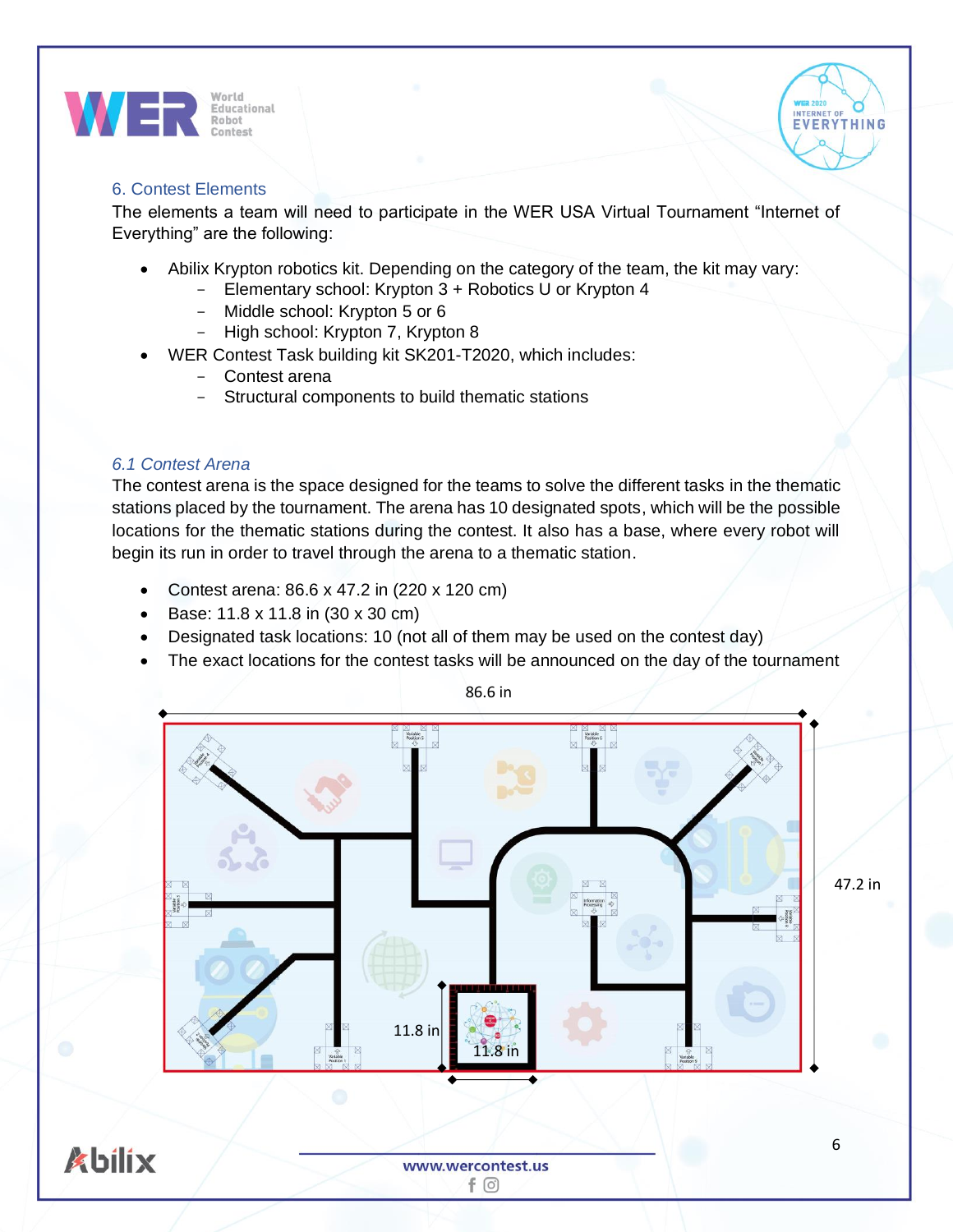

<span id="page-6-0"></span>A thematic station is a scale representation of a machine or concept directly linked to the theme of the tournament. Each thematic station is built to have one or more tasks.

A task is a specific activity the robot needs to perform autonomously in order to gain points for the team. The difficulty of each task or group of tasks may vary between thematic stations. The more difficult the task, the more points it

will grant the team. Some tasks may need to be performed in a specific order or may be dependent on a previous task.

Some of the common actions a task may ask the robot to do is to push or pull objects, rotate levers, perform pick and place operations, and separate/release magnetically attached parts.

Tasks shown in the Training Course as well as scores shown in this document are NOT the actual tasks and scores of the tournament. They are just examples designed to explain the operation of the tournament.

# <span id="page-6-1"></span>7. Synchronous Dynamic (May 15<sup>th</sup>, 2021)

This is the dynamic that will be followed the day of the Virtual WER USA Tournament and will be supported on the Makersteam Platform.

In this stage, teams will be faced with three thematic stations which will be revealed on the day of the tournament.

The evaluation of this dynamic will be based on two types of videos:

- 1. Thematic station construction, where the team shows the process of building the thematic station and how it properly functions according to the guides provided by the organization committee.
- 2. Solution video, where the team shows the robot's runs through the arena to the thematic station and solving the task or tasks in it.

These videos will need to be submitted for each thematic station (maximum 6 videos). Additionally, the team will have to submit another presentation video, where each contestant introduces him/herself, the coach, and the working environment. The members of the team must remain the same as in the video submitted during the asynchronous stage.

To show the proper way to make these videos, there will be examples in the Training Course.

This stage of the contest will span approximately 4 hours. Depending on the thematic stations selected for the tournament, the synchronous dynamic will follow this structure:



INTERNET OF **EVERYTHING**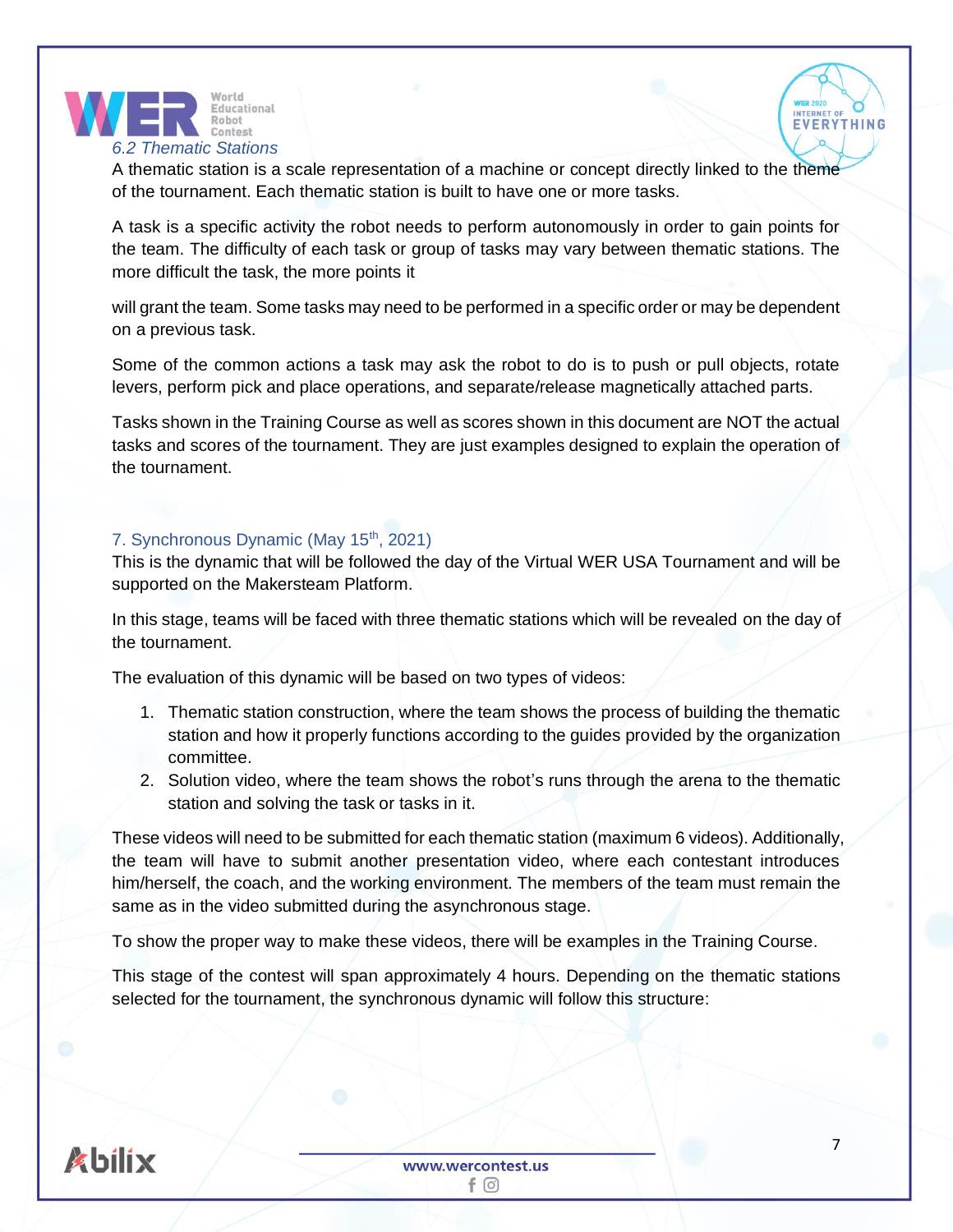



# **STRUCTURE #2 – ALL THEMATIC STATIONS AT ONCE**

| <b>Time schedule</b>                      | <b>Activity</b>                                                  |  |  |  |  |  |
|-------------------------------------------|------------------------------------------------------------------|--|--|--|--|--|
| <b>Stage 1: Opening Ceremony</b>          |                                                                  |  |  |  |  |  |
| $7:00$ am $-7:30$ am                      | Opening ceremony                                                 |  |  |  |  |  |
| <b>Stage 2: Registration</b>              |                                                                  |  |  |  |  |  |
|                                           | Roll call of the teams in videoconference rooms                  |  |  |  |  |  |
| $7:30$ am $-8:00$ am                      | Recording the team presentation video                            |  |  |  |  |  |
|                                           | Upload the team presentation video to the Makersteam Platform    |  |  |  |  |  |
| <b>Stage 3: Thematic Station Reveal</b>   |                                                                  |  |  |  |  |  |
| 8:00 am - 9:30 am                         | Release of the assembly manuals                                  |  |  |  |  |  |
|                                           | Construction of the thematic stations                            |  |  |  |  |  |
| <b>Stage 4: Thematic Station Solution</b> |                                                                  |  |  |  |  |  |
|                                           | Reveal location of the thematic stations on the arena            |  |  |  |  |  |
| $9:30$ am $-11:30$ am                     | Robot programming and debugging                                  |  |  |  |  |  |
|                                           | Recording the solution video (a single video with all the runs). |  |  |  |  |  |
|                                           | Upload the solution video to the Makersteam Platform.            |  |  |  |  |  |

*\*Note: Schedule presented in the tables is just example of possible time distributions and an approximation of the duration of the contest. The final schedule will be announced through the official methods prior to the contest.*

*\*\*Note: Parts from the SK201-T2020 kit may only be used to build the thematic stations. The teams' robots cannot use any components from this kit.*

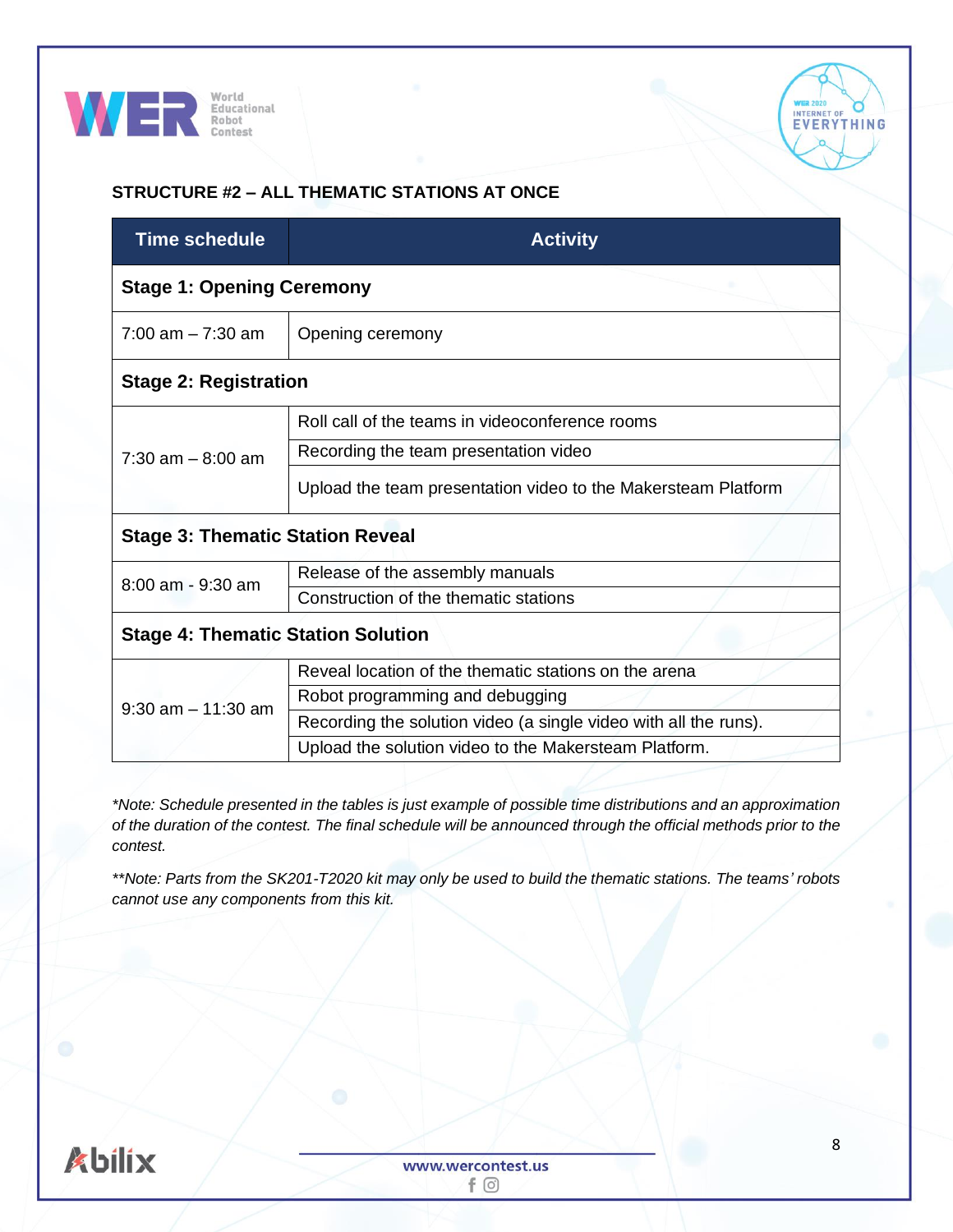



# <span id="page-8-0"></span>*7.1 Group Divisions & Videoconference Rooms*

Teams will be divided into groups ranging from 5 to 10 teams. Each group will be assigned to a videoconference room in which they will meet their judge. Judges will be in charge of taking roll call at the beginning of the event, evaluating each team and answering questions that may arise about the Contest Program or the Makersteam Platform, keeping up with the remaining time for each stage and announcing when new information has been released on the platform. Judges are not allowed to answer programming questions.

As stated before, teams will be evaluated based on the videos they submit on the Makersteam Platform. It may take up to two workdays after the tournament to finish the evaluation process. All scores will be published on the Virtual Scoreboard on the Platform.

## <span id="page-8-1"></span>8. Evaluation

The Contest Program will state the total score of each thematic station that will be used during the competition; nevertheless, the value of each task will be revealed with the assembly manual and the operation video for the corresponding stage, depending on the structure of the tournament.

The contest will be evaluated based on the videos submitted to the Makersteam Platform. To create and upload these videos, the team must follow these steps:

- Receive an uploading code through the Makersteam Platform
- Record the presentation or solution video
	- o The video begins by stating the code
	- o After stating the code, record the introduction of the team or the robot's runs
- Upload the video and submit it through the deliverable section of the platform
- Repeat the process for each video

Once the code has been received,, the team will have 30 minutes to record, upload and submit the video to the platform. If a team exceeds the 30 minute mark, the platform won't allow their video to be uploaded; instead, they will have to generate a new code and start the recording over. The code allows the organization committee to know the exact time the recording began in order to know when it ended, because the time taken for the solution and total run time will be tiebreaker criteria.

## <span id="page-8-2"></span>*8.1 Evaluation Process*

During the evaluation of the videos submitted by each team, the judge will consider all aspects that can grant points to the team. Not only does a proper solution to the tasks grant points, but the way the team's robot accomplishes this is important too.

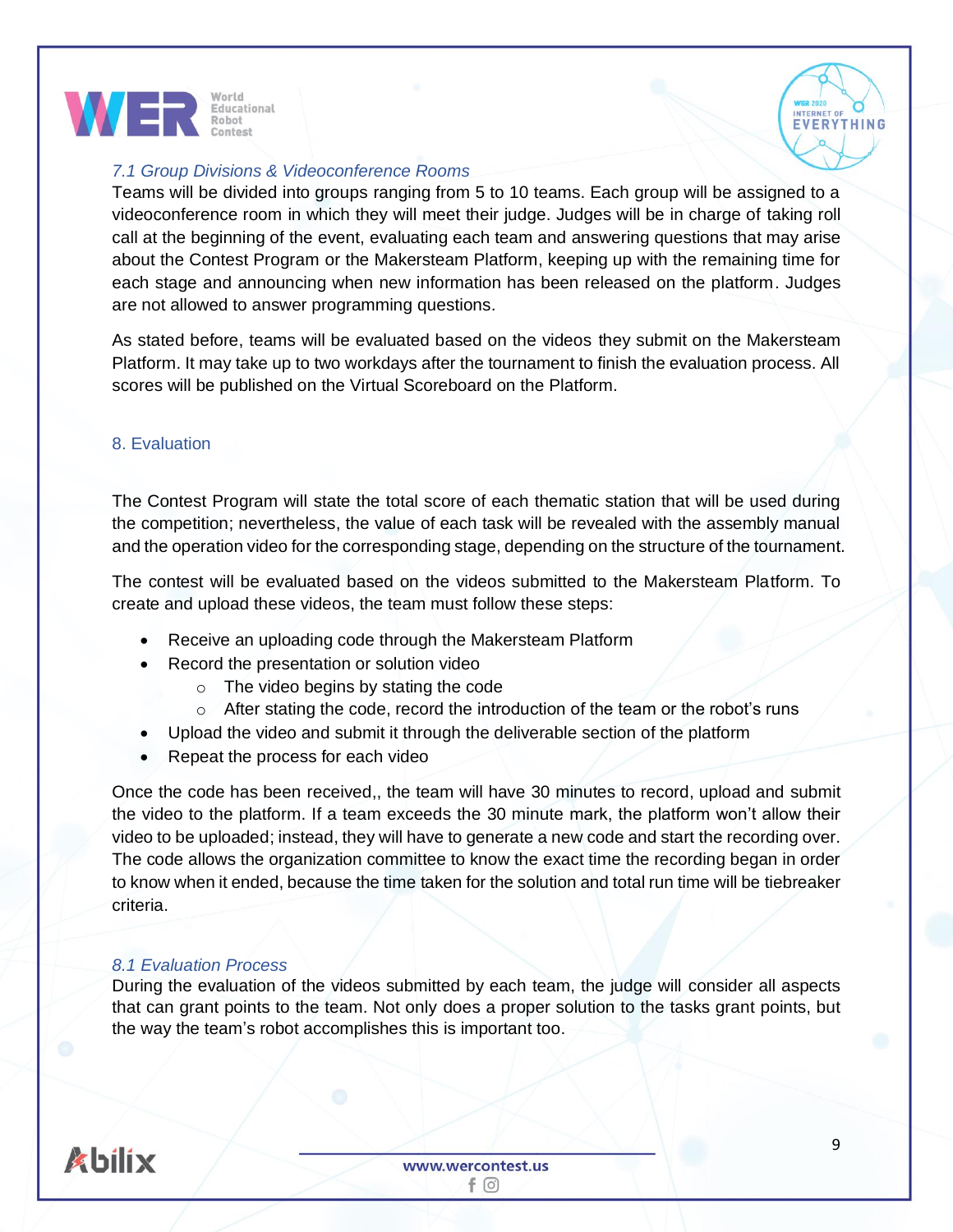



As stated before, WER is a competition where contestants design and program their robot to resolve autonomously a series of tasks. Nevertheless, the way the teams design and program their robots to complete these tasks can be very different. The more complex a program run is, the greater the reward from scoring additional points. The differences between program runs are as follows:

**Single Run:** The robot starts the run from the base, reaches or tries to reach a thematic station to solve or try to solve its task(s), and returns to the base autonomously. Once the robot has entered or partially entered the base, the team can grab it and change tools, mechanisms and the program to try to solve another station. This situation doesn't add to the restart count.

**Multiple-Task Run:** The robot starts the run from the base, reaches a thematic station and solves the task(s), then travels to another thematic station and solves the task(s) for that thematic station and travels back to the base. This means the robot has completed 2 or more tasks in a single run.

# <span id="page-9-0"></span>*8.2 Extra Points*

Extra points will be granted to teams whose robot is able to perform more than one task in a single run and travel back to the base. Extra points depend on the number of tasks solved in a single run and the amount of times the robot couldn't travel back to the base on its own. These situations are explained below:

• Restarting Runs: If a robot is unable to travel back to the base during a run, the team will have to manually take it and put it back in the base. The action of manually taking the robot and putting it back in the base counts as a restart. The amount of extra points granted depends on the number of restarts. More restarts = fewer extra points. To obtain these extra points, the robot has to have completed all tasks from a thematic station. The robot always has to end a run at the base, either autonomously or manually.

The following table is an example to show the relationship between number of restarts and extra points granted. This does NOT mean that the numbers specified are the ones that will be used during the competition. These will be published in the Contest Program.

| <b>Number of Restarts</b> | <b>Extra Points</b> |  |  |  |  |  |
|---------------------------|---------------------|--|--|--|--|--|
|                           | 10                  |  |  |  |  |  |
|                           |                     |  |  |  |  |  |
|                           |                     |  |  |  |  |  |
|                           |                     |  |  |  |  |  |
|                           |                     |  |  |  |  |  |
|                           |                     |  |  |  |  |  |

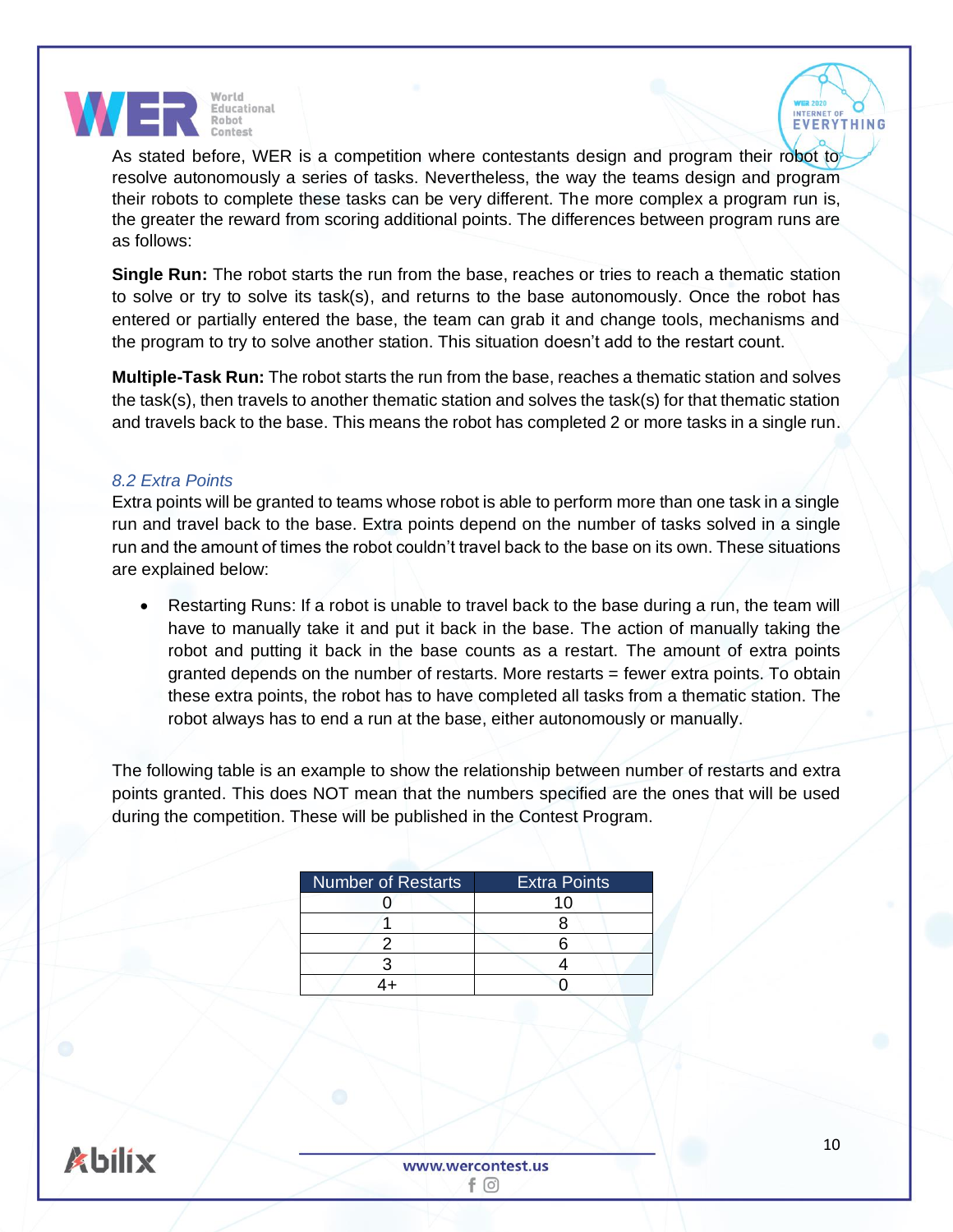World Educational

**Multiple-Task Run: As stated before, the robot starts the run from the base, reaches aTHING** thematic station and solves the task(s), then travels to another thematic station and solves the task(s) for that thematic station and travels back to the base. This means the robot has completed 2 or more tasks in a single run. The number of extra points granted will depend on the number of tasks solved in a single run before arriving at the base (autonomously). If the robot cannot arrive at the base autonomously and the team has to take it back manually, extra points won't be awarded to the team, but they will still get the points for each task. Tasks can only grant extra points for one set of multiple-task runs.

The following table is an example to show the relationship between the number of tasks solved on a single run and the number of extra points awarded. This does NOT mean that the numbers specified are the ones that will be used during the competition. These will be published in the Contest Program.

| Tasks Solved in a Single Run | <b>Extra Points</b> |
|------------------------------|---------------------|
|                              | 10                  |
|                              | 25                  |
|                              | 45                  |
|                              | 7٨                  |
|                              |                     |

# <span id="page-10-0"></span>*8.3 Final Score & Results*

The final score of a team will be the sum of the total points accumulated during the asynchronous and synchronous dynamics multiplied by their respective weights. Final scores will be published on the Virtual Scoreboard on the Makersteam Platform.

As stated before, if two or more teams obtain the same final score, the time of recording and time of operation obtained from their codes will be the tiebreaker criteria. All teams that participate in the Virtual WER USA Preparation Tournaments are allowed to compete in the Physical Tournament.

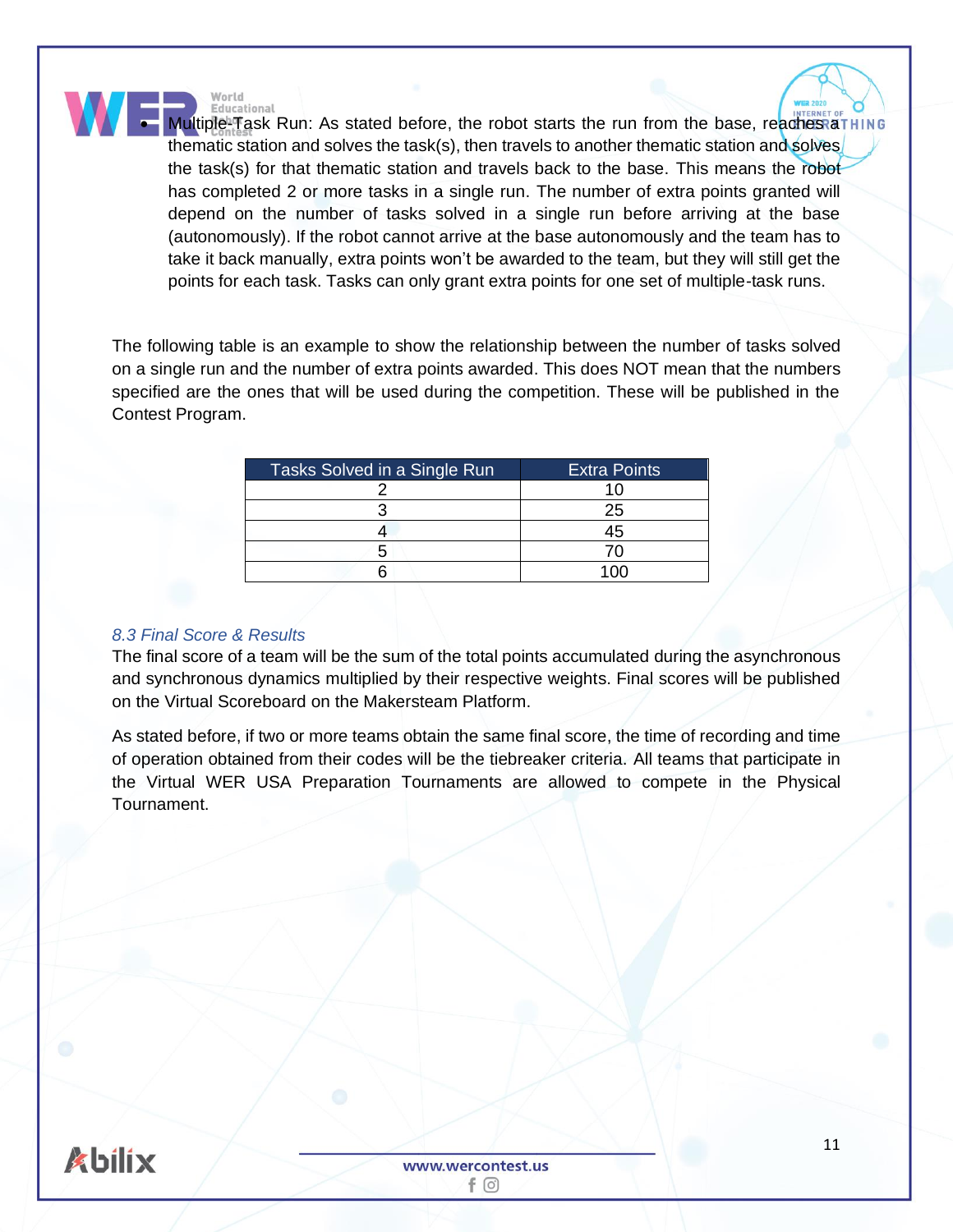

## <span id="page-11-0"></span>*8.4 Virtual Scoreboard*

The Virtual Scoreboard is the space inside the Makersteam Platform where the results of the tournament will be published. As shown in Figure 1, the Virtual Scoreboard shows information about each team like their rank, ID, name of the team, school, and score for each thematic station. During the tournament, each cell will update once the team uploads the corresponding deliverable. After the tournament is finished and the judges have finished reviewing each team's participation, the scoreboard will be updated with the scores of every individual thematic station, and ranks will be assigned depending on the final score of the team. Once the evaluations are uploaded, each cell will have a detailed view with special information such as:

- Video uploaded by the team
- Name of the judge
- Points obtained for each task
- Start time (token)
- Upload time

| ≕  | Jorid            |
|----|------------------|
| v. | ducational       |
| н. | <b>USA</b> Robot |
|    |                  |

Tournament results

| D. Bearch      |              |                                  |                                   |            |                |                  |        |                |                                     | <b>CONTRACTOR</b><br>All |  |
|----------------|--------------|----------------------------------|-----------------------------------|------------|----------------|------------------|--------|----------------|-------------------------------------|--------------------------|--|
| Place #        | <b>1. 10</b> | Team                             | 5thool                            |            |                |                  |        |                | ID ID ID ID ID ID ID ID Final score | Final time               |  |
|                | 1005         | PropoToc Eugenio Gorza Loguera 1 | Prispation Eugenio Garza Laguera  | 120        | <b>PNDG</b>    | $\sim$           | $\sim$ | <b>Section</b> | 120                                 | 00:00:35                 |  |
|                | 1010 :       | CONALEP Tompico 054              | CONALLY Tompico.                  | 120        | Tel:           | $\sim$ 100 $\mu$ | $\sim$ | <b>ALC</b>     | 120                                 | 00:00:46                 |  |
|                | 1009         | Block Wosteres                   | Escuala Tábrico Roberto Rocco     | <b>IDD</b> |                |                  |        | $\frac{1}{2}$  | 100                                 | 00:00:50                 |  |
| $\mathcal{A}$  | 1014.        | Dragoribots                      | CONALEP Miguell Aleman            | 80         | <b>IRIDO</b>   |                  |        | $\sim$         | BO <sup>-</sup>                     | 000053                   |  |
| $\overline{B}$ | 1001         | Nagro Cop                        | COBACH Puerto Peñasco             |            | $\sim$         |                  |        | $\sim$         | -6                                  | 00:00:00                 |  |
| $\sigma$       | 1002         | EHowks                           | Universidad Autónoma de la Laguna |            |                |                  |        | $\sim$         | -70                                 | 00:00:00                 |  |
|                | 1003         | LAMBOT 34                        | Proportion Son Luis               | ÷          | <b>Service</b> | $\sim$           | $\sim$ |                |                                     | 00:00:00                 |  |
| B              | 1094         | Compugnitos                      | PropoToc Soltifo.                 | $\sim$     | $\sim$         | ×.               | $\sim$ | $\sim$         | $-0$                                | 00:00:00                 |  |
| $\Omega$       | <b>NIOS</b>  | Overture I - Prapo TEC           | Proportion Cumbros                | $\sim$     | The Control    | <b>Contract</b>  | $\sim$ |                |                                     | 000000                   |  |
| ID-            | HH07.        | TectronicOL                      | PrepaToc Celaya                   |            | <b>ALC</b>     |                  |        |                |                                     | 00:00:00                 |  |

#### **Figure 1.** Virtual Scoreboard



INTERNET OF

**EVERYTHING**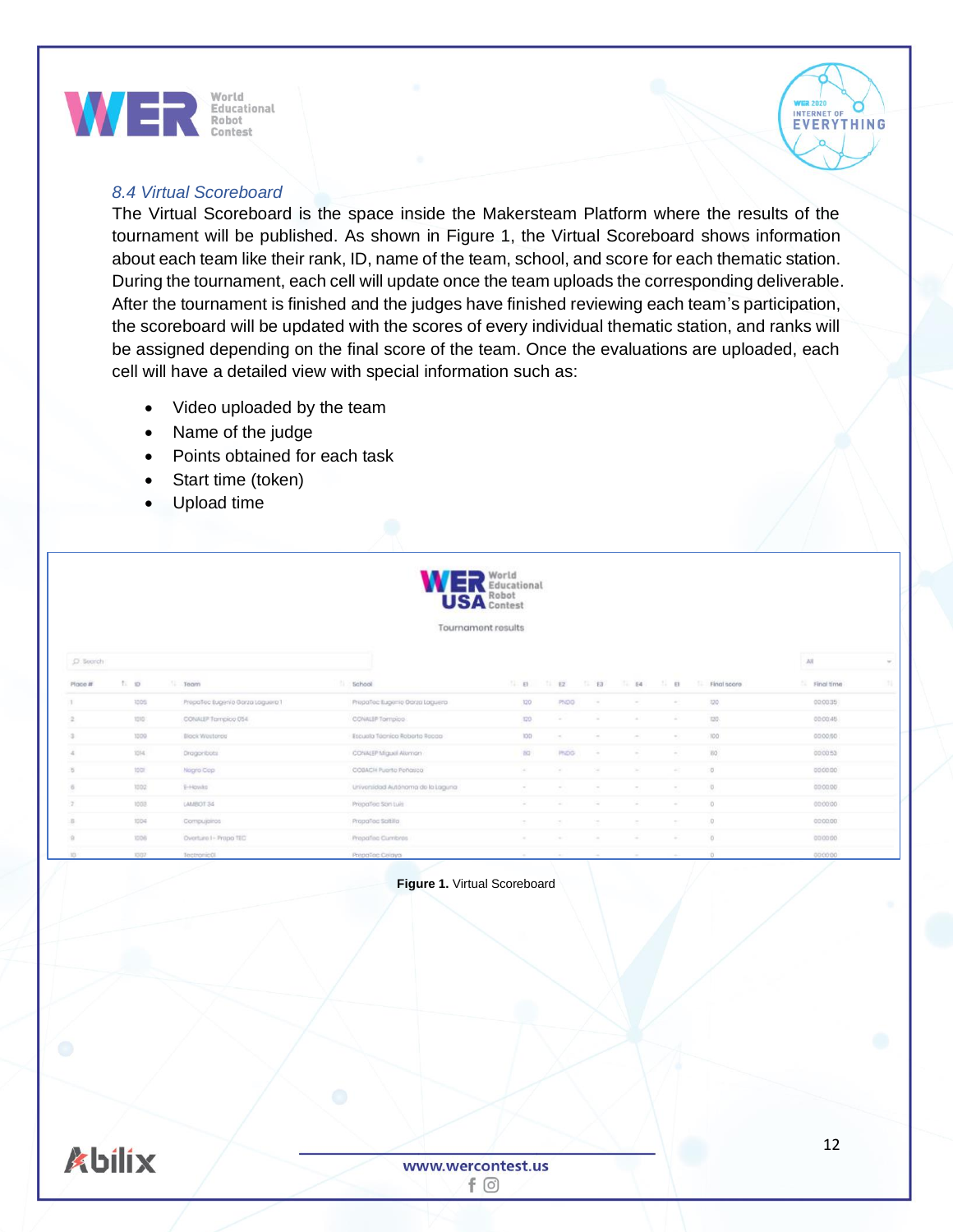



Figure 2 shows the detailed view for each score cell in the Virtual Scoreboard. As stated before, it shows information about the thematic station, the team, notes from the judge (which could be the number of restarts used, or multiple-task run points granted), as well as a video reproducer to watch the video submitted by the team and evaluated by the judge.

|                         |              |                                     | Details                                                         |                             | × |    |                |            |  |
|-------------------------|--------------|-------------------------------------|-----------------------------------------------------------------|-----------------------------|---|----|----------------|------------|--|
|                         |              |                                     | ID:1010<br>Team: CONALEP Tampico 054<br>School: CONALEP Tampico |                             |   |    |                |            |  |
|                         |              |                                     | Score: 120 points<br>Participation time: 45 seconds             |                             |   |    |                |            |  |
|                         |              |                                     | Delivered At: 29/01/2021 10:29<br>Token: 868498                 |                             |   |    |                |            |  |
|                         |              |                                     | Evaluated By:Judge 1                                            |                             |   |    |                |            |  |
| D Teorith               |              |                                     |                                                                 |                             |   |    |                | All        |  |
| Ploos #                 |              | <b>Taxable Toom</b>                 |                                                                 |                             |   | F1 | Final score    | Final time |  |
| ٠.                      | 1005         | Properties Eugenie Seize Luguera I. |                                                                 |                             |   |    | 120            | 1000339    |  |
| ۰.                      | 32323        | CONNECTIONS ON                      |                                                                 |                             |   |    | 122            | 000045     |  |
| ٠                       | 3500         | <b>DOUL WINDINGS</b>                |                                                                 |                             |   |    | 330            | 000060     |  |
| 41                      | <b>YOIA</b>  | Dragoriochi                         |                                                                 |                             |   |    | <b>RG</b>      | 000053     |  |
| m.                      | <b>Holm</b>  | Notario Cotti                       |                                                                 |                             |   |    | ø.             | 000000     |  |
| ×                       | 3332         | Himas                               |                                                                 |                             |   |    |                | 000000     |  |
| ×                       | <b>XXXXX</b> | LAMBOY BA                           |                                                                 | . <b>.</b> <mark>. .</mark> |   |    | $\blacksquare$ | 000000     |  |
| <b>IN</b>               | <b>T304</b>  | COTTELISTOS                         |                                                                 |                             |   |    | n.             | 000000     |  |
| ٠                       | 1000         | Overture ! - Prince TEC             |                                                                 |                             |   |    |                | 000000     |  |
| <b>TIO</b> <sup>1</sup> | 1302         | Technology                          | Proportion Osleyo:                                              |                             |   |    | $\mathbf{a}$   | 000000     |  |
|                         |              |                                     |                                                                 |                             |   |    |                |            |  |

**Figure 2.** Test Detail View

## <span id="page-12-0"></span>9. Infringements and Penalties

Judges are allowed to penalize teams that commit infringements during the tournament.

There are three types of penalties a judge can assign to a team depending on the gravity of the infringement, which are:

- 1. Warning: This is a notice to the team that they are misbehaving in some way. Getting more than 3 warnings may result in the team's disqualification.
- 2. Invalid run: This penalty nullifies the run of the team, therefore giving them a score of zero (0) for that run, adding one (1) to their restart count and making them have to repeat the run.
- 3. Disqualification: This is the greatest penalty of all. The team is suspended from the competition, their score is set to zero (0), and the team member(s) responsible shall not be able to compete in a WER Contest again.

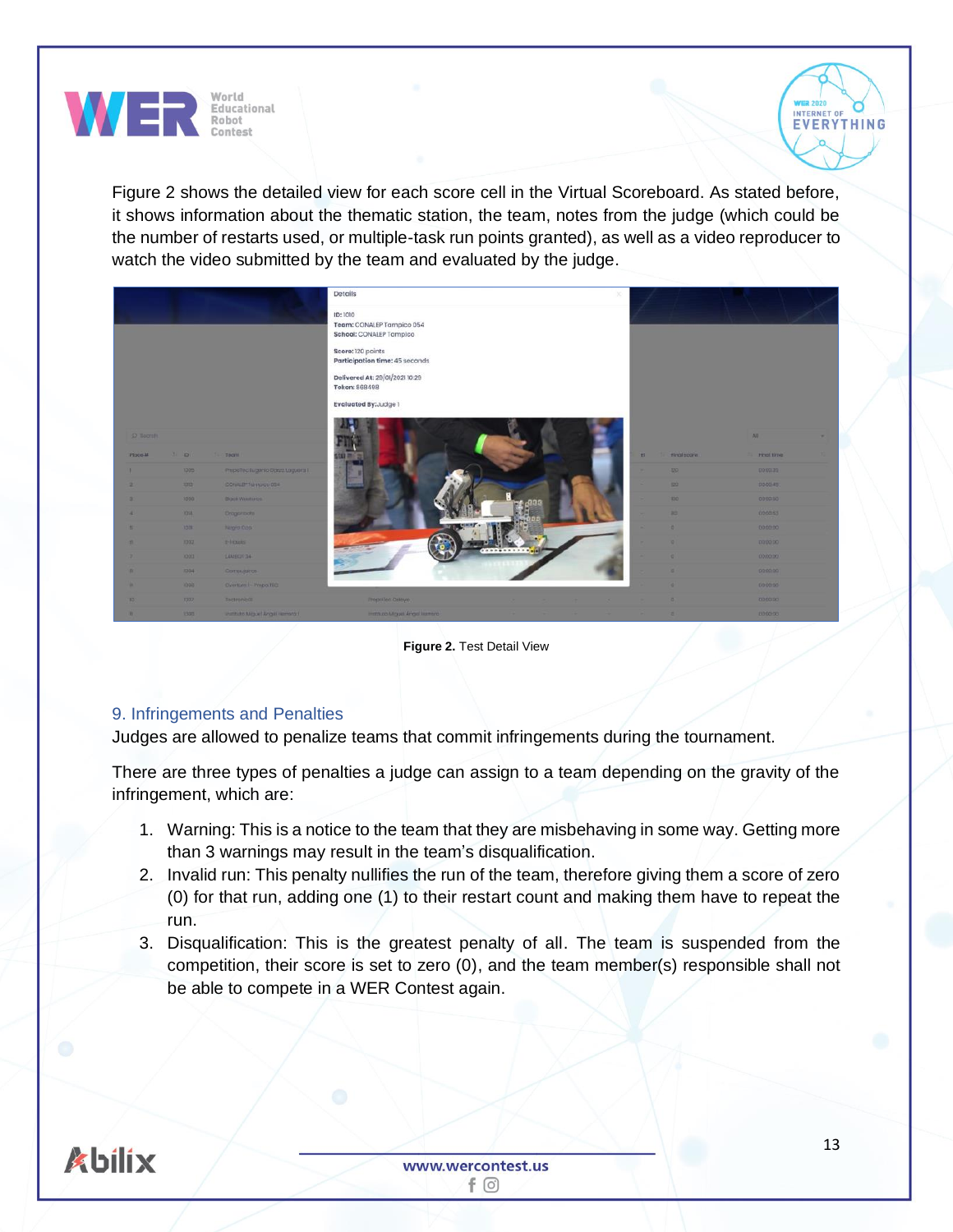



| Infringement                                                                                                                   | Penalty                                               |
|--------------------------------------------------------------------------------------------------------------------------------|-------------------------------------------------------|
| A member of the team has contact with the robot<br>during a run without asking for a restart.                                  | 1. A restart is added to the team's<br>restart count. |
| A member of the team tries to aid the robot to<br>complete a task or correct its trajectory inside the<br>arena during a run.  | 1. Warning<br>2. Run invalidated                      |
| A robot is built using materials from the SK201-<br>2020T task building kit or any material outside the<br>Krypton kit.        | 1. Run invalidated                                    |
| A member of the team tries to interfere with the<br>participation of another team in any way, shape or<br>form.                | 1. Warning<br>2. Possible disqualification            |
| A team member physically or verbally harasses any<br>of their teammates, members of other teams or<br>competition staff.       | Warning<br>1.<br>Possible disqualification<br>2.      |
| The team uses an electronic device to receive or<br>transfer information about the competition to another<br>team or outsider. | 1. Warning                                            |
| The team receives help from their coach, another<br>team or an outsider during any time of the<br>competition.                 | Warning<br>1.<br>Run invalidated<br>2.                |